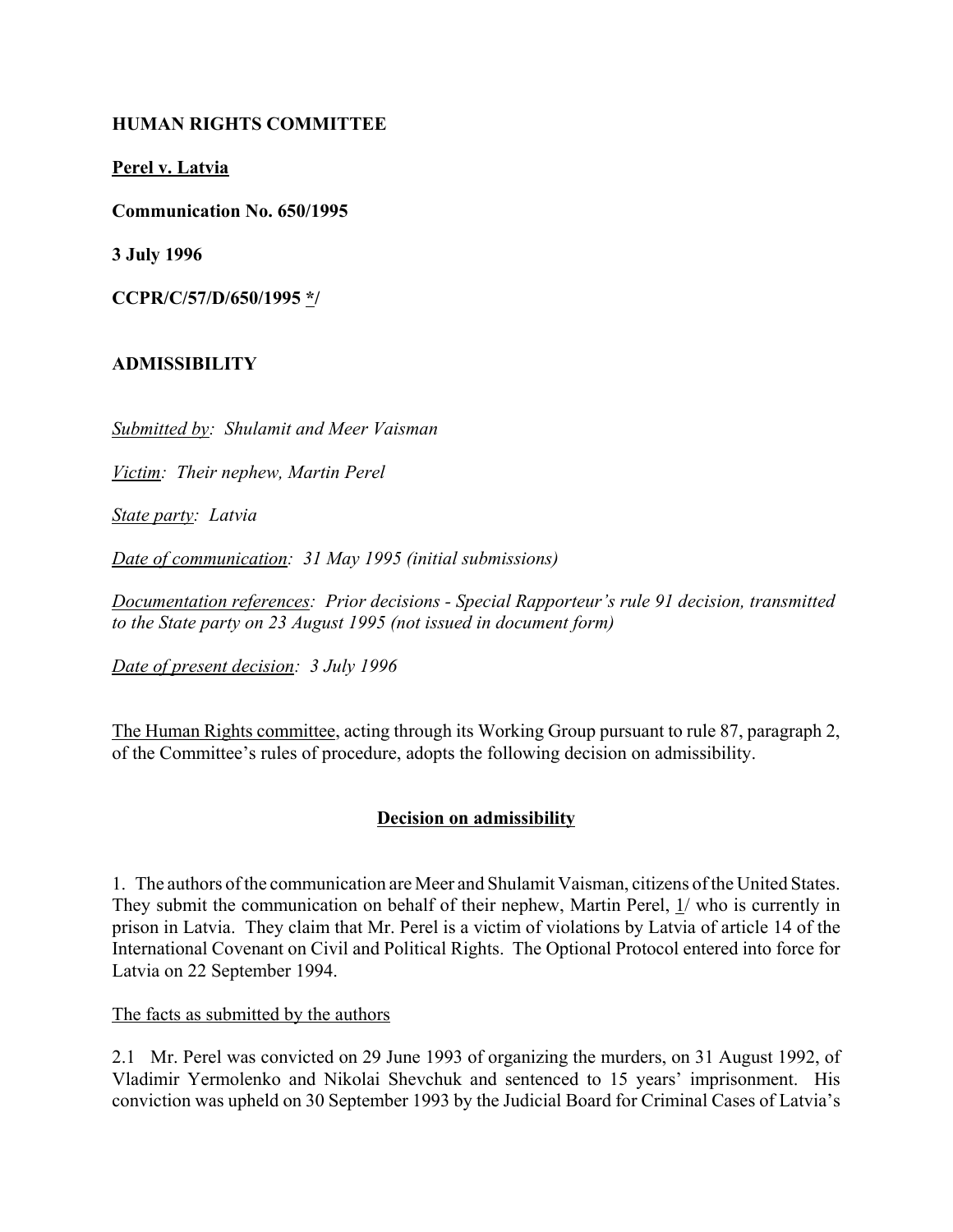Supreme Court. A second appeal to the Board, on 31 January 1994, based on the newly revealed circumstance of a retraction by one of the witnesses, was dismissed on 22 March 1994. The Board stated that reconsideration of evidence on which the judgment was based was unwarranted. The Supreme Court Plenum, on 19 December 1994, considered the request for review, but refused to impose a lesser sentence, finding that Mr. Perel was, indeed, the organizer of the murders.

2.2 Mr. Perel's co-defendants, all of whom were convicted of the perpetration of the murder, were Yakov and Felix Lokshinsky, Andrei Volkov and Vadim Rokotov. Yakov Lokshinsky, who admitted to the murders, also received a 15 years' sentence, while his accomplices received lesser sentences. None of Mr. Perel's co-defendants appealed their convictions or sentences.

2.3 At the trial, 2/ the case for the prosecution was that, on 31 August 1992, Yakov Lokshinsky and his accomplices carried out the order placed by Martin Perel to murder Vladimir Yermolenko and Nikokai Shevchuk, the president and vice-president of the store Three Stars. Alexander Plyachenko, a visitor to the store at the time, was also killed. All three men were stabbed to death in the store premises. The prosecution's case was mainly based on the testimony of Yakov Lokshinsky, who confessed to the crime and implicated Mr. Perel as the organizer of the crime. Lokshinsky asserted that Mr. Perel had promised him legal assistance to put the investigators "on the wrong track",  $5,000$ rubles and ownership of the Health Improvement Complex, a facility operated by the management of Three Stars. He also alleged that Mr. Perel had familiarized him with the layout and work schedule of the store in anticipation of the murders.

2.4 The motive of Mr. Perel was established by the prosecution to be "selfish reasons" to obtain sole ownership of the store Three Stars from his co-owners Vladimir Yermolenko and Nikolai Shevchuk, since the association was set to be dissolved and the property divided on 1 September 1992. Mr. Perel has, however, contended throughout the proceedings that he had no motive to murder any of the deceased. It is asserted that the business was owned by Mr. Yermolenko and Mr. Perel, and not Mr. Shevchuk, who was just an employee. In addition, it is contended that the company had no assets and, in fact, was in debt due to loans Mr. Yermolenko had taken out. Passing of ownership in the case of death would also not have been from one business associate to the other, but to the heirs, in this case Mrs. Yermolenko. It is asserted that she was the company's bookkeeper and, as such, was fully informed about the affairs of the business and capable of running it.

2.5 The prosecution attached great weight on the confession and testimony if Mr. Lokshinsky, because it was contended that he had turned himself in to the police voluntarily on 3 September 1992. The Deputy Police Commissioner and Chief of Detectives, however, issued a statement denying that Mr. Lokshinsky turned himself in and asserting rather that he had been arrested at the initiative of the police. The statement was quoted in several newspapers, including the 9 June 1993 issue of "Diyena" and the 27 August - 2 September 1993 issue of "The Baltic Observer".  $\frac{3}{ }$ 

2.6 The authors submit that Mr. Lokshinsky's initial confession to the police did not contain any mention of involvement by Mr. Perel and such mention was only made in later testimony allegedly at the direction of the Attorney-General's Office and the trial court. It is claimed that Mr. Lokshinsky stated in his initial confession, made on 3 September 1992, that he had not wanted to kill anyone, and only when Mr. Yermolenko started to insult and humiliate him did he attack and kill the three individuals at the store. No mention was made of Mr. Perel or anyone else ordering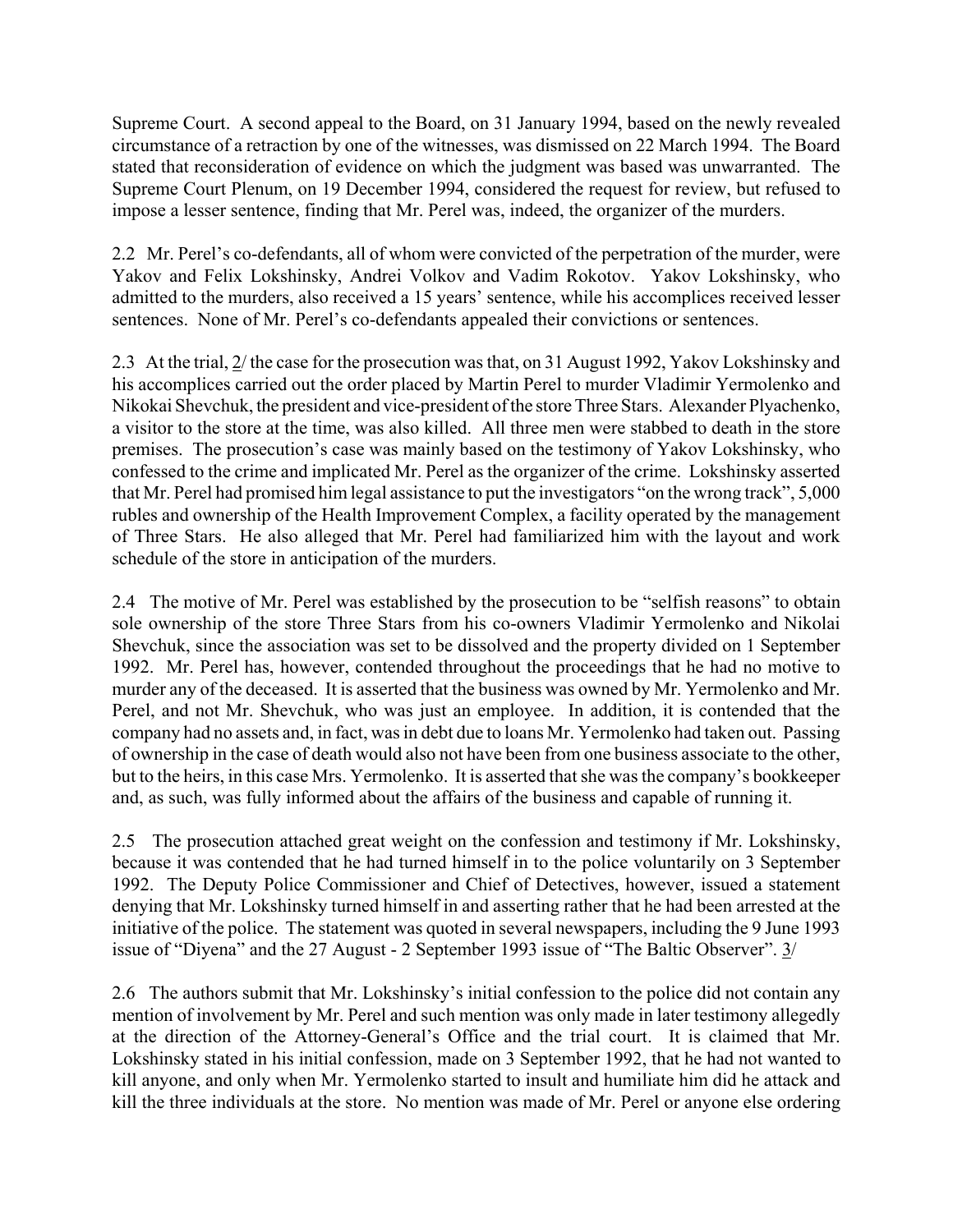the perpetration of the murders.

2.7 In addition, it is contended that because Mr. Lokshinsky was the director of the Health Improvement Complex and an executive of Three Stars, he knew that the Complex was not owned by Three Stars and that it would have been impossible for Mr Perel to give it to him. 4/ As an employee of three Stars, he was also already familiar with the layout and work schedule of the store, without being shown this specifically for the purpose of facilitating the murders.

2.8 It is also asserted that the Attorney-General's Office was aware that the Health Improvement complex was not owned by Three Stars because the Attorney-General was personally involved in a bitter dispute with Mr. Yermolenko regarding the validity of the rental contact for the Complex premises. The Attorney-General, in a letter dated 21 July 1992, told him that the business' activities were illegal because the underlying contract was invalid and asked him to vacate the Complex premises. In a letter to the editor of a local newspaper, published in August 1992, a few weeks before the murders, Mr. Yermolenko accused the Attorney-General's Office of having organized crime connections. In the same letter, he appealed for help, stating that the Three Stars management felt threatened by a competitor with whom they had serious conflicts. It is alleged that the authorities failed to investigate these conflicts as a potential motive for the murders.

2.9 At trial, Mr. Lokshinsky contradicted his statement to the police and testified that Mr. Perel had not promised him anything, but rather had threatened him and his family. Subsequently, in a letter dated 27 January 1994 to the Supreme Court of Latvia and in a letter dated 3 May 1995 to the Chief Justice, he stated that he had given false testimony at trial in order to limit his own responsibility and escape the death penalty. He also admitted that his accomplices who had corroborated his evidence had nothing to do with the case and had lied, at his request, in order to implicate Mr. Perel. He also requested the Supreme Court to drop all charges against all his co-defendants, including Mr. Perel.

2.10 The authors inform the committee that a group of writers, jurists and journalists have formed an International Committee in Defense of Martin Perel, and have appealed to the Latvian authorities for Mr. Perel's release.

# The complaint

3. The authors allege that Mr. Perel's right to a fair trial and his right to presumption of innocence under article 14(1) and (2) of the Covenant have been violated.

## State party's observations on admissibility and author's comments thereon

4.1 By submission of 9 February 1996, the State party confirms that the Supreme Criminal Court by judgment of 29 June 1993 sentenced Mr. Perel to 15 years' imprisonment, for arranging the deaths of the president and vice-president of Three Stars. This conviction was confirmed on 30 September 1993. On 14 March 1994, the Presidium of the supreme Court rejected objections made by its vice-chairman with regard to the reclassification of the crime of the younger brother of Mr. Yakov Lokshinsky and with regard to the sentences of Mr. Perel and Mr. Yakov Lokshinsky. On 19 December 1994, the plenary of the Supreme Court, reviewing the presidium's decision, reclassified the crime of the younger brother, but confirmed Mr. Perel's conviction and sentence.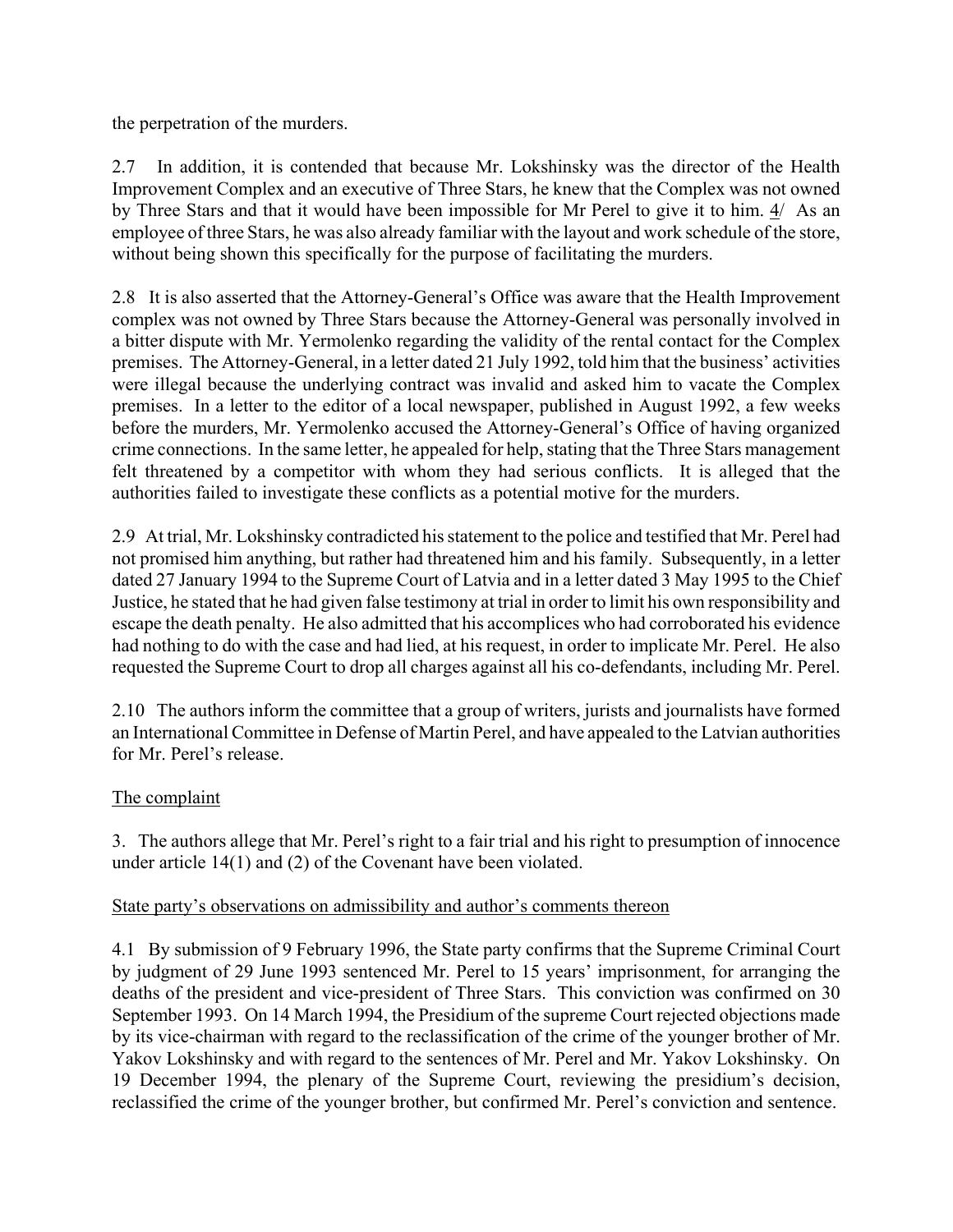4.2 The State party further points out that under Latvian criminal law, a trial can be reopened on the basis of new evidence. Accordingly, in view of Mr. Perel's and Mr. Lokshinsky's protestations, the Supreme Court has made an application to the Chief Prosecutor to see whether the availability of new evidence justifies a retrial. The State party concludes therefore that all domestic remedies have not yet been exhausted.

5.1 In their comments on the State partyís submission, the authors reiterate their previous statements that Mr. Perel is innocent and that the attributed motive for ordering the murders did not exist. They further point out that one of the murder victims was indeed the president of Three Stars, but the other just a regular employee, and not vice-president as the State party suggests.

5.2 The authors further state that Mr. Perel's counsel has repeatedly written to the Chief Justice and Prosecutor General in order to show that Mr. Perel had become victim of a fabricated case. On 16 January 1996, the Chief Justice sent the case to the Prosecutor General of Latvia under articles 388 to 390 of the Code of Criminal procedure. Article 388 provides for the reopening of a case in the light of new circumstances, inter alia when a sentence was based on deliberate false witness testimony. On 20 February 1996, in a letter to Mr. Perel's father, the Prosecutor General's Office stated that, after having conducted several investigations, the case would not be reopened. By letter of 1 March 1996, Mr. Perel's counsel protested the decision not to reopen the case. On 15 March 1996, the Prosecutor General's Office responded that it was still in the process of verifying the new evidence in the case. The authors point out that it is now more than three months since the request for reopening of the case was made and that the case has still not been reopened. They contend that the refusal by the Prosecutor General to reopen the case amounts to a violation of article 2, paragraph 3(b), of the covenant.

# Issues and proceedings before the Committee

6.1 Before considering any claim contained in a communication, the Human Rights Committee must, in accordance with rule 87 of its rules of procedure, decide whether or not it is admissible under the Optional Protocol to the Covenant.

6.2 The Committee has noted the State party's argument that the communication is inadmissible for non-exhaustion of domestic remedies, since the Chief Prosecutor has not yet decided whether or not to order a retrial. The Committee considers, however, that a request to reopen a case on the basis of new evidence, once regular remedies have been exhausted, does not form part of the domestic remedies that must be exhausted in order to satisfy the admissibility requirement set forth in article 5, paragraph 2(b), of the Optional Protocol. The committee is therefore not precluded by article 5, paragraph 2(b), of the Optional Protocol from examining the communication.

6.3 The Committee notes that the State party has not raised any other objections to admissibility and considers that the communication should be examined on the merits, in particular in respect to the way in which the State party's authorities assessed or failed to assess the retraction by the main witness of the statement inculpating Mr. Perel, which may raise issues under article 14, paragraph 1, of the Covenant. In this connection, the Committee would like to receive precise information from the State party on the steps taken to investigate Mr. Lokshinsky's assertion of 27 January 1994, repeated on 3 May 1995, that he had given false evidence at trial.